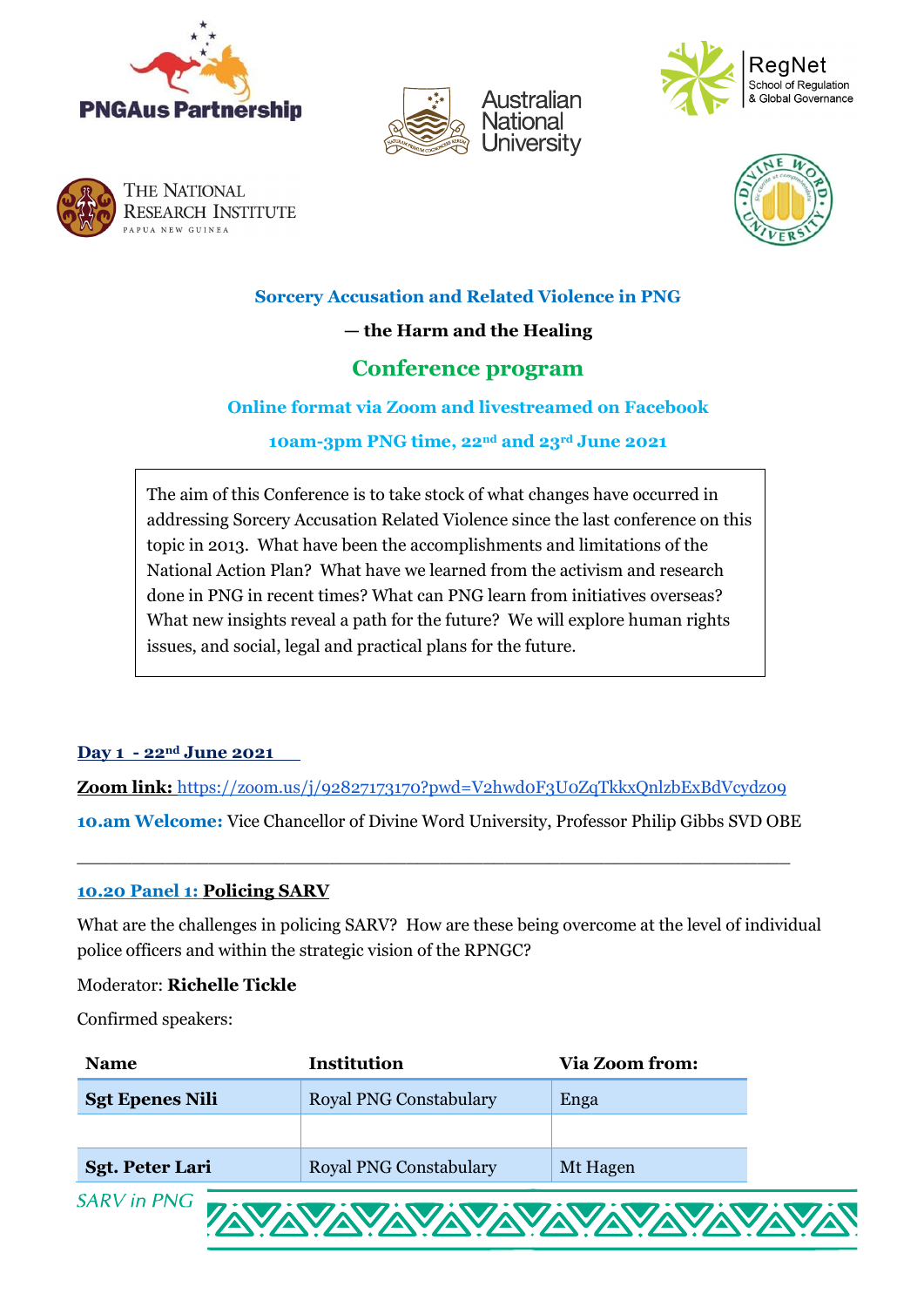# **11.20 International speaker**: Nirmala Nair (pre-record)

# *Preventing accusations and violence linked to sorcery and witch-branding among rural tribal communities in Eastern India*

Dr Nair will discuss an intervention led by his organization that helps to rise above harmful beliefs and practices related to children's and women's health that result in women being accused of sorcery in India. She will outline the link between high mortality rates amongst infants, children and women and accusations of witchcraft, and the learnings from an intervention that encourages women to discuss and prioritize health and societal issues, and to collectively implement prioritized and feasible strategies.

 $\overline{\phantom{a}}$  , where  $\overline{\phantom{a}}$ 

**\_\_\_\_\_\_\_\_**

# **11.40 Panel 2: SARV in the Village Courts**:

How are village court magistrates addressing SARV? What strategies work best to prevent violence from occurring? What is needed for justice to be provided following incidents of SARV?

# Moderator: **Fiona Hukula**

Confirmed speakers:

| <b>Linda Tule</b>   | <b>Village Courts</b>                                | Port Moresby |
|---------------------|------------------------------------------------------|--------------|
| <b>Miriam Dondo</b> | Department of Justice and<br><b>Attorney General</b> | Port Moresby |
| William Kipongi     | National Research Institute                          | Port Moresby |
| Angela Apa          | Kup Women for Peace                                  | Mt Hagen     |

**12.40 International speaker:** Carolyn Gent (live, Miranda Forsyth to moderate)

# *Developing a model for responding to perpetrators and their confessions without compromising opportunities to engage and to effect change in attitudes and behaviours*

Ms Gent who works for the Bethany Children's Trust and is Chair of the Stop Child Witch Accusations Coalition will share many years of experience in addressing sorcery accusations in sub-Saharan African nations, particularly DR Congo, Togo and Nigeria. She will initiate a discussion about the challenges around responding to perpetrators and to their confessions without shutting down engagement and dialogue, which are effective in bringing about lasting change. She will also share some of the faith based materials produced by her organisation to stop accusations being made against children in particular.



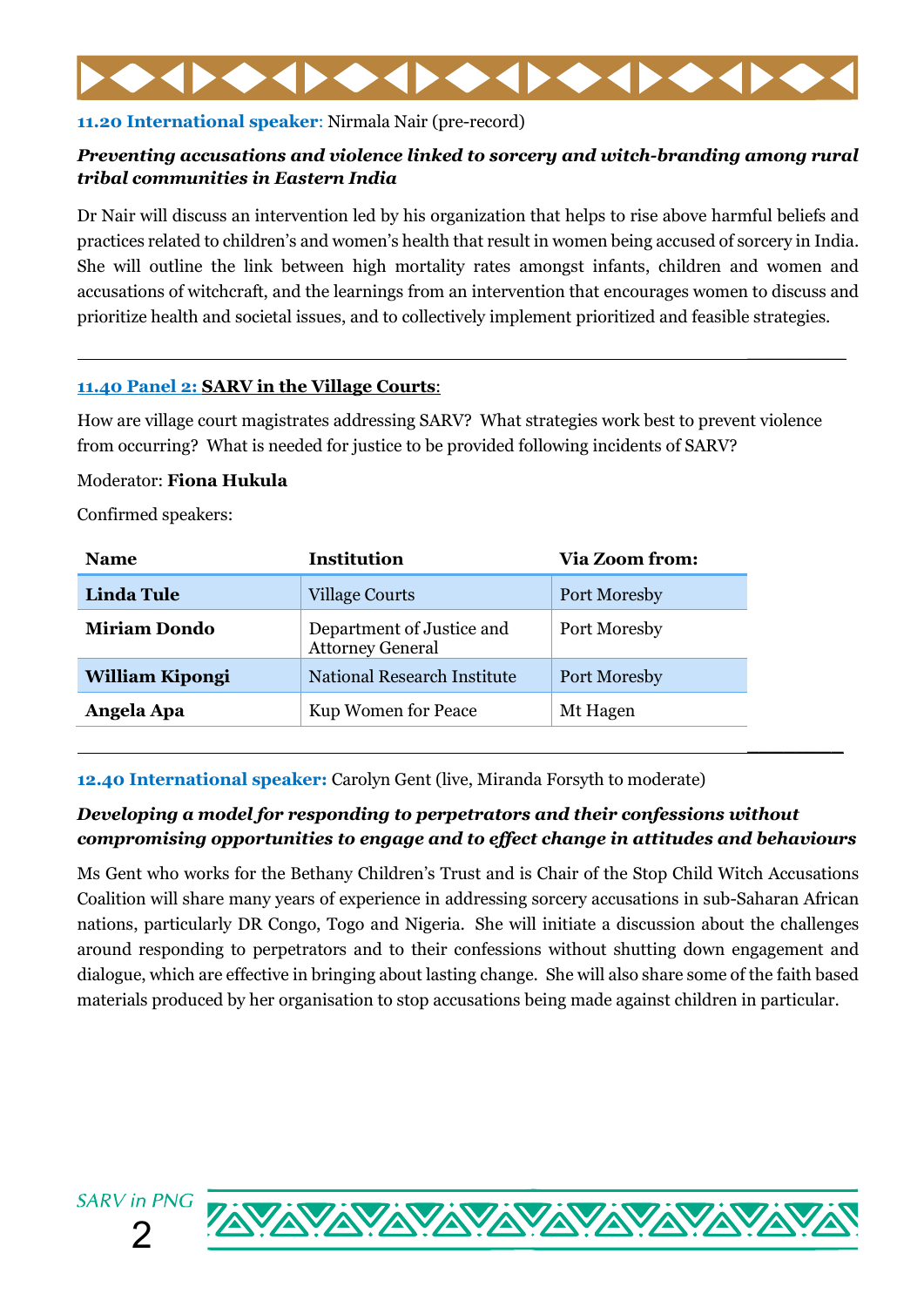

# **1.00 Panel 3: Reintegration following SARV**:

One of the greatest challenges in SARV is enabling those accused and their families to live without fear in their own communities once more. What can we learn from those who have facilitated such reintegrations?

# Moderator: **William Kipongi**

Confirmed speakers:

| <b>Name</b>          | Institution                            | <b>Via Zoom from:</b> |
|----------------------|----------------------------------------|-----------------------|
| <b>Benedict Soko</b> |                                        | Wewak                 |
| <b>Kamung Tai</b>    |                                        | Mt Hagen              |
| <b>Serah Chapau</b>  | Oxfam International                    | Goroka                |
| <b>Bomai D Witne</b> | Queensland University of<br>Technology | Goroka                |

# **2.00 International speaker:** Leo Igwe (pre-record)

# *Humanist movement's to address sorcery accusation related violence*

Mr Igwe will discuss the work done by the International Humanist and Ethical Union on addressing witchcraft-related human rights abuses.

**\_\_\_\_\_\_\_\_**

**\_\_\_\_\_\_\_\_**

# **2.20 Panel 4: Survivors' experiences of SARV**:

What priorities do survivors identify as the most important in addressing SARV? What has helped or made their experiences worse?

# Moderator: **Prof Philip Gibbs**

Confirmed speakers:

| <b>Name</b>          | <b>Institution</b> | <b>Via Zoom from:</b> |
|----------------------|--------------------|-----------------------|
| <b>Beverly Kuduk</b> |                    | Wewak                 |
| <b>Everlyn Kunda</b> |                    | Goroka                |
| <b>Regina Are</b>    |                    | Goroka                |
| Jepi Mortikay        |                    | Mt Hagen              |



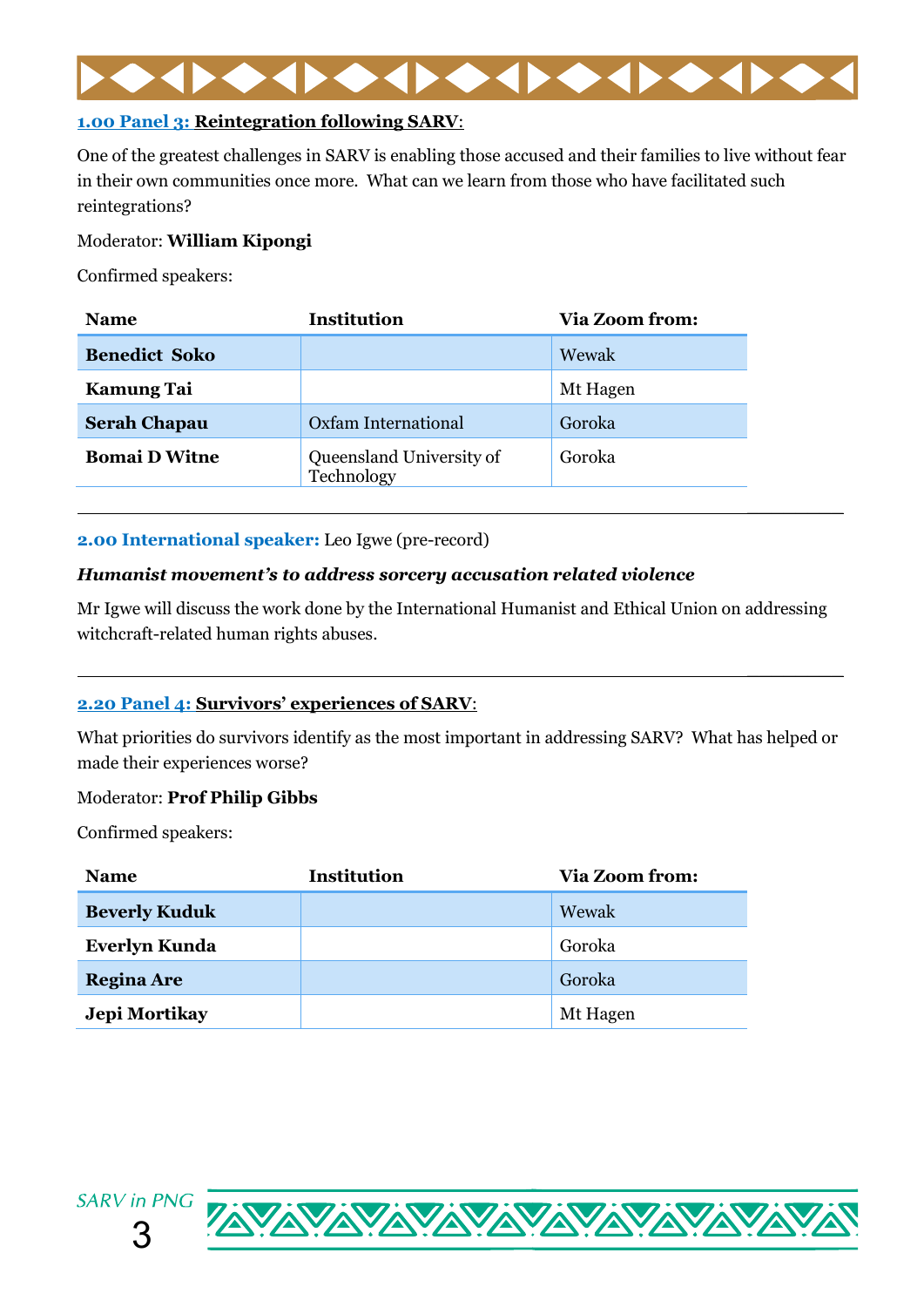**\_\_\_\_\_\_\_\_\_\_\_\_\_\_\_\_\_\_\_\_\_\_\_\_\_\_\_\_\_\_\_\_\_\_\_\_\_\_\_\_\_\_\_\_\_\_\_\_\_\_\_\_\_\_\_\_\_\_\_\_\_\_\_\_\_**

**\_\_\_\_\_\_\_\_**

**\_\_\_\_\_\_\_\_**

**\_\_\_\_\_\_\_\_**

#### **Day 2 - 23rd June 2021**

**Zoom link:** <https://zoom.us/j/92920005402?pwd=alZ3enZmZzVkN2Y0R01vai9iVEJzZz09>

### **10.00 Welcome and Recap**

#### **10.20 Panel 5: SARV civil society interventions:**

Human rights defenders and NGOs are at the heart of the response towards SARV. What have they found effective in preventing SARV or in assisting victims and survivors? What most needs to change to support their work?

#### Moderator: **Jackie Kauli**

Confirmed speakers:

| <b>Name</b>                               | <b>Institution</b>                                          | <b>Via Zoom from:</b> |
|-------------------------------------------|-------------------------------------------------------------|-----------------------|
| <b>Mary Kini</b>                          | Highlands Women's Human<br><b>Rights Defenders Movement</b> | Mt Hagen              |
| <b>Lilly Besoer</b>                       | Voice for Change                                            | Mt Hagen              |
| Eriko Fufurefa                            | Kafe Urban Settlers Women's<br>Association                  | Goroka                |
| <b>Gary Bustin/ Ruth</b><br><b>Kissam</b> | <b>PNG Tribal Foundation</b>                                | Port Moresby          |
| <b>Isi Oru</b>                            | <b>Consultative Implementation</b><br>& Monitoring Council  | Port Moresby          |
| <b>Anton Lutz</b>                         |                                                             | Port Moresby          |
| <b>Dickson Tanda</b>                      | Caritas                                                     | Mt Hagen              |
|                                           |                                                             |                       |

#### **11.20 International speaker**: Berrie Holzhausen (pre-record)

# *Links between Dementia and Witchcraft Accusations in Namibia*

Mr Holzhausen will discuss the link between accusations of witchcraft and dementia and other mental illness in Namibia, and work that is being done to increase public awareness of the symptoms of dementia to lessen the stigma and risk of accusation against those suffering from such diseases.

#### **11.40 Panel 6: Government responses**

The government launched the National Action Plan to address Sorcery Accusation Related Violence in 2015. Since then the Department of Justice and Attorney General has led a series of trainings amongst those in the justice sector. Important initiatives have also been launched at the provincial government level. What has been achieved in the past 6 years? What further work is necessary?



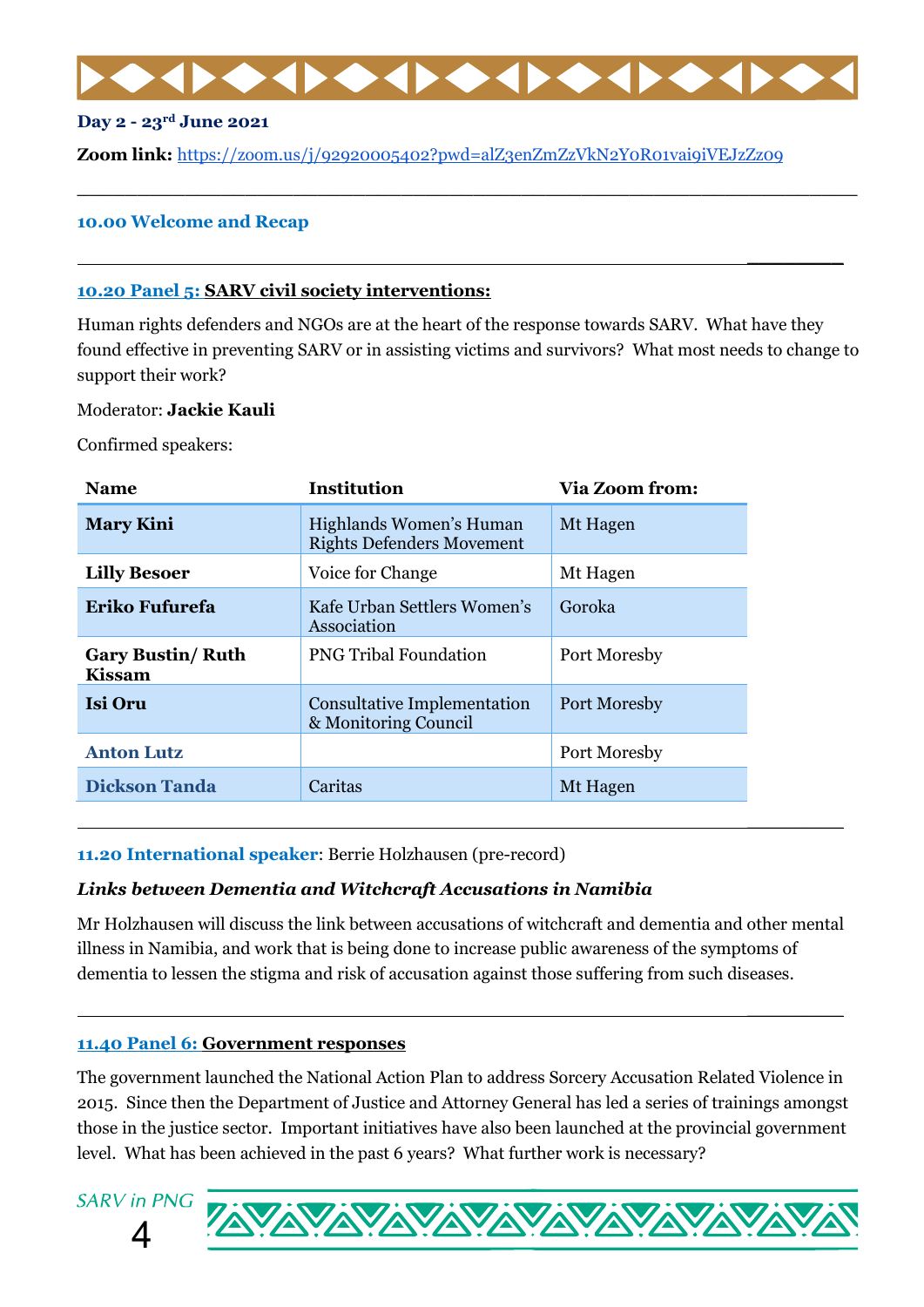

# Moderator: **Fiona Hukula**

Confirmed speakers:

| <b>Name</b>             | <b>Institution</b>                                          | <b>Via Zoom from:</b> |
|-------------------------|-------------------------------------------------------------|-----------------------|
| <b>Betty Koka</b>       | Enga Provincial Health<br>Authority                         | Enga                  |
| <b>Martha Wame</b>      | Field Coordinator for Data for<br>Health Initiative and HRD | Alotau                |
| <b>Josephine Advent</b> | Department of Justice and<br><b>Attorney General</b>        | Port Moresby          |
|                         |                                                             |                       |
|                         |                                                             |                       |

# **12.40 International speaker**: Ugne Grigaitė (Nepal) (pre-record)

# *Positive Local Initiatives Working to Address and Prevent witchcraft accusation and persecution in Nepal*

Ms Grigaitė will discuss the prevalence of SARV in Nepal and discuss her research that documents the way a small number of dedicated local NGOs and activists use original and effective forms of activities for raising awareness on these issues related to WAP. Some do so through completing fieldwork, producing research and fact-finding reports; others – through organizing events, using poetry, song, dance, theatre, movies and public discussions in order to reach out to local communities and communicate their messages to them.

# **1.00 Panel 7: Church response**

Churches in PNG play a significant role in SARV. What Church initiatives help to prevent and heal the harm from SARV? What practices make it worse? What are the challenges to presenting a united message on the evils of SARV?

**\_\_\_\_\_\_\_\_\_**

**\_\_\_\_\_\_\_\_\_\_\_\_**

#### Moderator: **Anton Lutz**

Confirmed speakers:

| <b>Name</b>              | <b>Institution</b>     | <b>Via Zoom from:</b> |
|--------------------------|------------------------|-----------------------|
| <b>ArchBp Jack Urame</b> | Lutheran Church of PNG | <b>Port Moresby</b>   |
|                          |                        | Mt Hagen              |
| <b>Philip Gibbs</b>      | Divine Word University | Madang                |

**2.00 International speaker and film maker:** Paul Wolframm (pre-record and film trailer)**SARV** in PNG